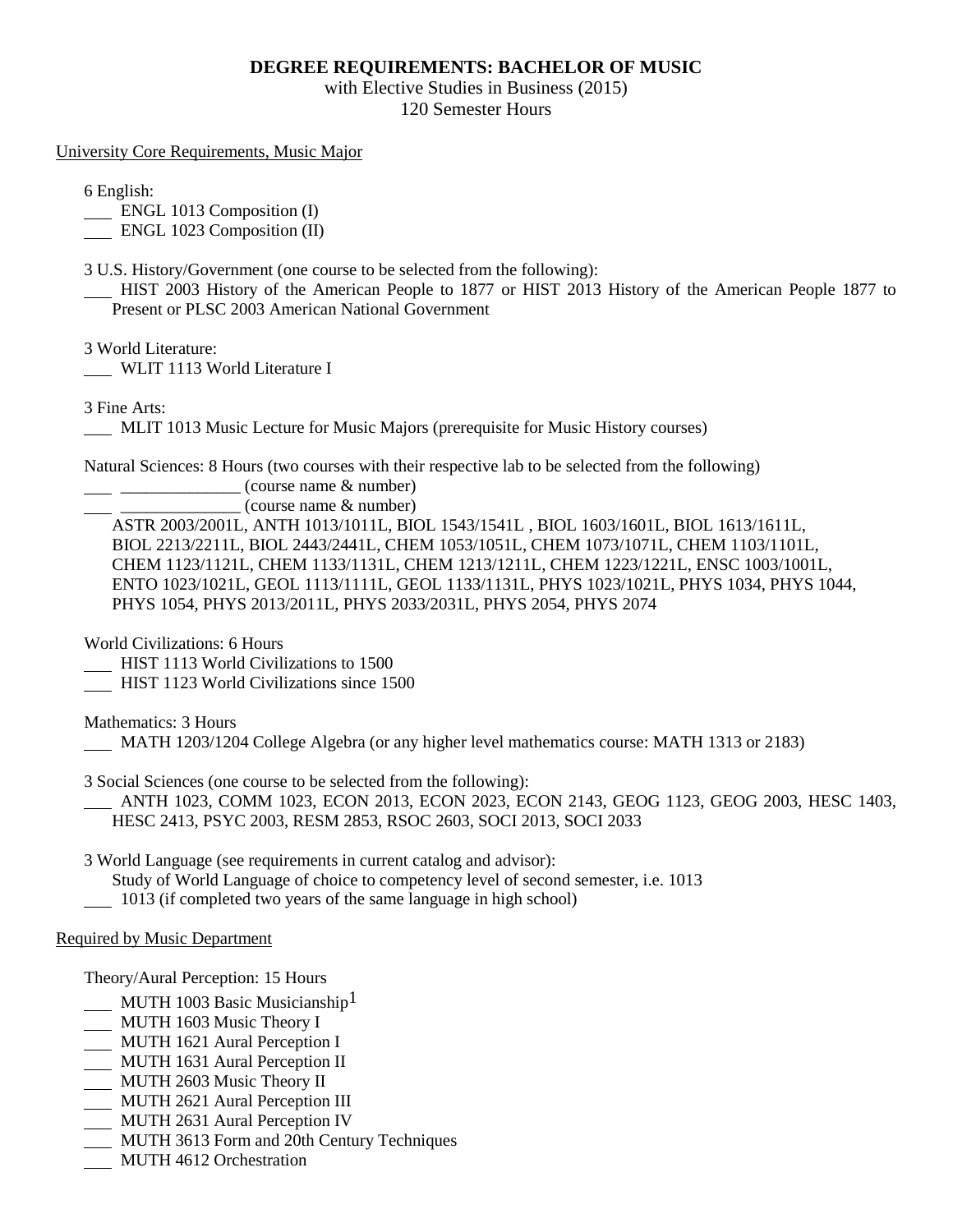Class Piano: 4 Hours2

- MUAC 1221 Piano Class for Music Majors I
- MUAC 1231 Piano Class for Music Majors II
- MUAC 2221 Piano Class for Music Majors III
- MUAC 2231 Piano Class for Music Majors IV
- Music Technology: 2 Hours (sophomore standing required for enrollment)
- MUAC 2112 Music Technology

History/Literature: 9 Hours

- MUHS 3703 History of Music to 1800
- MUHS 3713 History of Music from 1800 to Present
- MUHS 4253 Special Topics in Music History<sup>3</sup>

Applied Music (Private): 14 Hours4

- MUAP 110V (4 hours)
- $\frac{1}{2}$  MUAP 210V (4 hours)
- MUAP 310V (4 hours)
- 410V (1 hour) taken in conjunction with MUAP 3201
- MUAP 3201 Recital I

Pedagogy: 1 Hour MUPD 3801 Conducting

Ensemble: 8 Hours (See advisor for ensemble selection)

 MUEN 1411 Concert Choir or MUEN 1591 Women's Chorus is required the first year of residency for all music majors (1 hour).

**MUEN** (7 hours)

Minor for Non-Business Students:

The business minor requires the completion of 21 required hours of study (including equivalencies) with at least 50 percent of the courses applied toward the minor taken in residence. Each student must have a 2.00 cumulative grade-point average in the courses offered for the minor.

Required courses for all business minors.

WCOB 1120 Computer Competency Requirement or ISYS 1123 ECON 2143 Basic Economics Theory and Practice WCOB 1033 Data Analysis and Intrepretation

In addition, students must select and complete one of the following concentrations (*see requirements in current catalog and a business advisor*):

General Business **Accounting** Business Economics Enterprise Resource Planning Enterprise Systems Finance Information Systems International Business Management **Marketing** Retail Supply Chain Management

### **Please make an advising appointment with an advisor in Walton College of Business to be advised regarding the business minor requirements**.